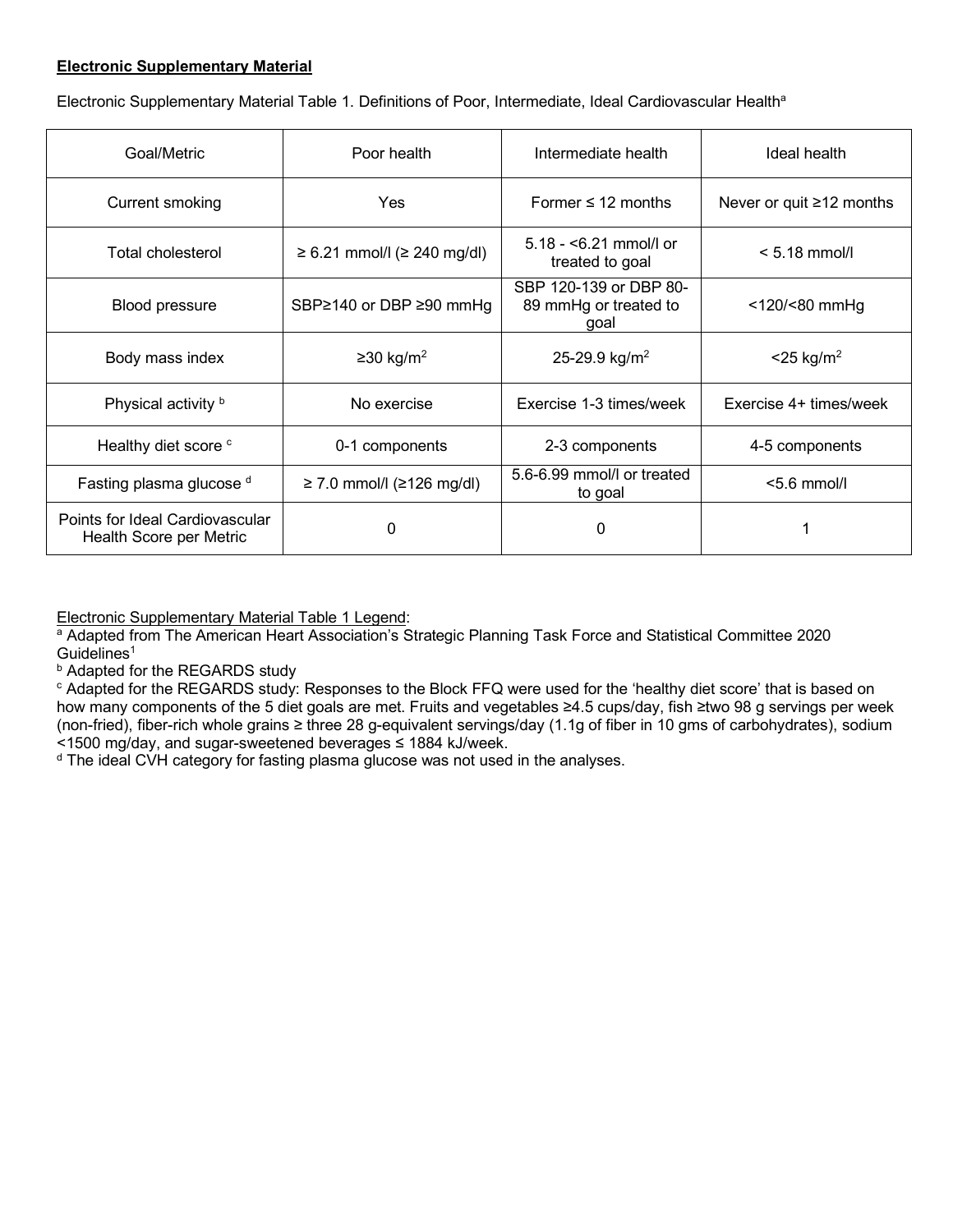|                                                        | Included          | Excluded                | $p$ -value $\overline{p}$ |
|--------------------------------------------------------|-------------------|-------------------------|---------------------------|
|                                                        | $n = 7,758$       | $N = 5,663$             |                           |
| Age                                                    | 63.0(8.4)         | 63.2(8.9)               | 0.1901                    |
| Female (%)                                             | 56.5              | 57.7                    | 0.1528                    |
| African American (%)                                   | 26.5              | 44.1                    | < .0001                   |
| Current smoking (%)                                    | $\overline{10.7}$ | 13.1                    | < .0001                   |
| Ideal cardiovascular diet score (0-5) <sup>c</sup>     | 0.9(0.8)          | 0.9(0.8)                | 0.7246                    |
| Current alcohol use (%)                                | 62.1              | 55.3                    | < .0001                   |
| Education college graduate and<br>above $(\%)$         | 46.2              | 40.0                    | < .0001                   |
| Income                                                 |                   |                         | < .0001                   |
| $<$ \$20 $k$                                           | 9.9               | 14.5                    |                           |
| \$20k-\$34k                                            | 21.1              | 21.7                    |                           |
| \$35k-\$74k                                            | 34.7              | 32.5                    |                           |
| $\overline{$}75$ and above                             | 23.7              | 19.2                    |                           |
| Refused to answer                                      | 10.5              | 12.1                    |                           |
| History of coronary heart disease                      | 11.5              | 12.5                    | 0.0766                    |
| Body mass index (kilogram/meter <sup>2</sup> )         | 28.4(5.6)         | 29.0(5.9)               | < .0001                   |
| Waist circumference (centimeters)                      | 93.0 (14.5)       | 94.1 (14.7)             | < .0001                   |
| Systolic blood pressure (mmHg)                         | 124.4 (15.1)      | 126.2 (15.9)            | < .0001                   |
| Diastolic blood pressure (mmHg)                        | 76.2(9.1)         | 76.7(9.3)               | 0.0009                    |
| eGFR CKD-EPI (ml/min/1.73m <sup>2</sup> ) <sup>d</sup> | 87.5 (15.9)       | $\overline{87.7(18.2)}$ | 0.5450                    |
| Urine albumin: creatinine ratio<br>$(mg/mmol)^e$       | $0.69(0.46-1.19)$ | $0.73(0.49-1.32)$       | < .0001                   |
| Total cholesterol (mmol/l)                             | 5.1(1.0)          | 5.1(1.0)                | 0.7692                    |
| Fasting glucose (mmol/l)                               | 5.1(0.6)          | 5.2(0.8)                | < .0001                   |
| Statin medication usage                                | 28.3              | 25.6                    | 0.0005                    |
| High-sensitivity C-reactive protein <sup>e</sup>       | $1.8(0.8-4.0)$    | $2.0(0.9-4.7)$          | < .0001                   |
| Diabetes at Follow-up                                  | 11.5              | 10.7                    | 0.1543                    |
| Glucose                                                |                   |                         | 0.3790                    |
| Poor (0-1) (%)                                         | Not applicable    | Not applicable          |                           |
| Intermediate (2-3) (%)                                 | 22.6              | 23.2                    |                           |
| Ideal $(4-6)$ $(\%)$                                   | 77.4              | 76.7                    |                           |
| <b>Blood Pressure</b>                                  |                   |                         | < .0001                   |
| Poor $(\%)$                                            | 16.5              | 20.1                    |                           |
| Intermediate (%)                                       | 59.0              | 59.7                    |                           |
| Ideal (%)                                              | 24.5              | 20.1                    |                           |
| Body Mass Index                                        |                   |                         | < .0001                   |
| Poor (%)                                               | 32.2              | 35.8                    |                           |
| Intermediate (%)                                       | 40.1              | 38.7                    |                           |
| Ideal (%)                                              | 27.8              | 25.5                    |                           |
| <b>Total Cholesterol</b>                               |                   |                         | 0.0801                    |
| Poor (%)                                               | 11.9              | 12.0                    |                           |

Electronic Supplementary Material Table 2. Characteristics of Participants Included and Excluded in the Sample<sup>a</sup>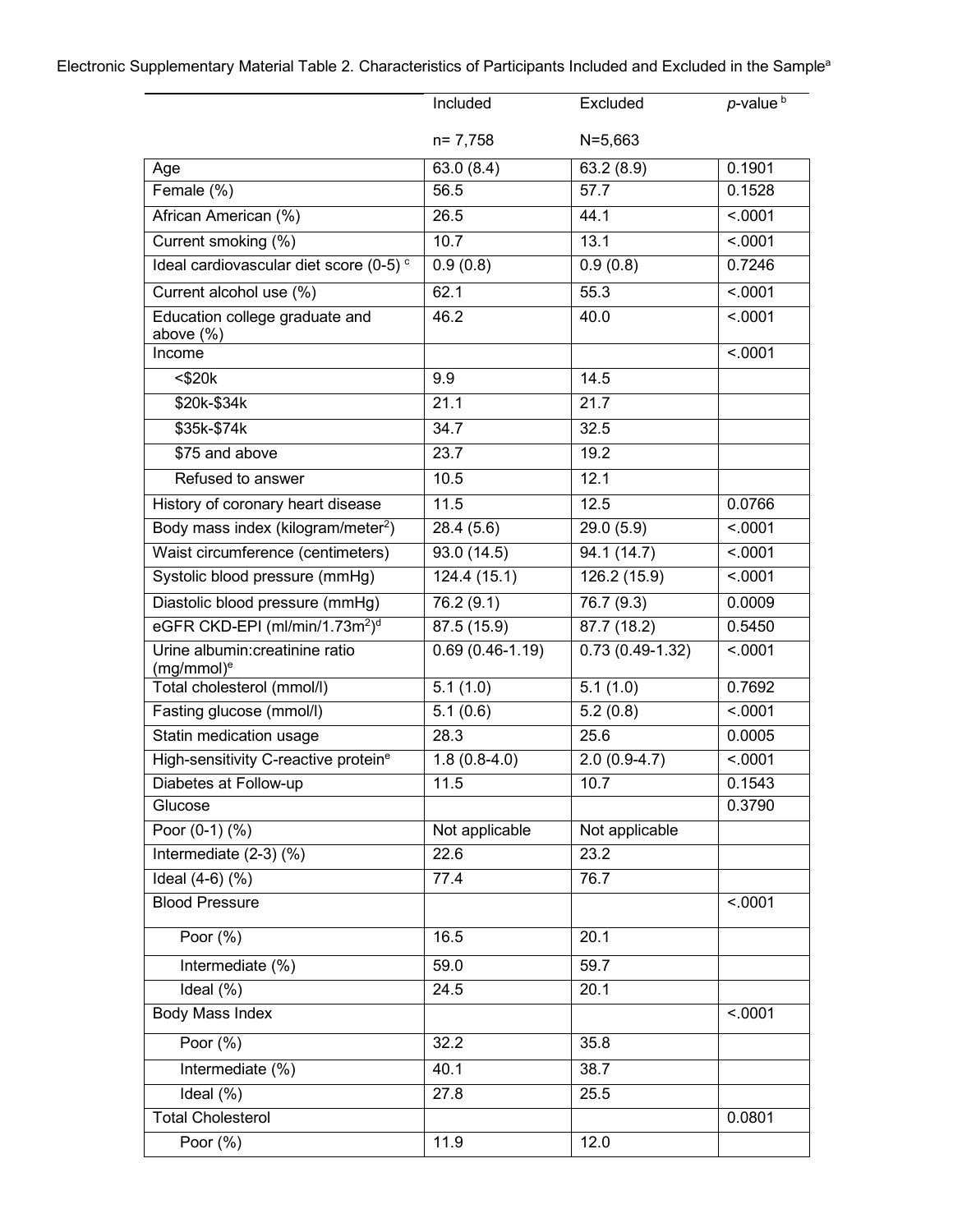|                            | Included | Excluded | $p$ -value $b$ |
|----------------------------|----------|----------|----------------|
| Intermediate (%)           | 52.5     | 50.6     |                |
| Ideal (%)                  | 35.6     | 37.4     |                |
| Smoking                    |          |          | < .0001        |
| Poor $(\%)$                | 10.6     | 13.1     |                |
| Intermediate (%)           | 1.4      | 2.0      |                |
| Ideal $(\%)$               | 87.9     | 84.9     |                |
| Dietary Intake             |          |          | 0.6023         |
| Poor $(\%)$                | 78.5     | 78.9     |                |
| Intermediate (%)           | 21.6     | 21.1     |                |
| Ideal $(\%)$               | 0.0      | 0.0      |                |
| Physical Activity          |          |          | 0.0003         |
| Poor $(\%)$                | 27.6     | 30.7     |                |
| Intermediate (%)           | 40.1     | 39.0     |                |
| Ideal (%)                  | 32.3     | 30.2     |                |
| Using 6 components         |          |          |                |
| Total no. ideal components | 2.1(1.1) | 1.9(1.0) | < .0001        |
| 0-1, ideal CVH components  | 32.1     | 36.4     | < .0001        |
| 2-3, ideal CVH components  | 57.8     | 56.5     |                |
| ≥4, ideal CVH components   | 10.2     | 7.1      |                |

Electronic Supplementary Material Table 2 Legend:

a Mean (Standard deviation) or percentages are listed.

b *p*-values calculated using chi-square (categorical variables), t-test (continuous variables)<br>
<sup>c</sup> Adapted for the REGARDS with 1 point given for: Fruits and vegetables ≥4.5 cups/day, fish ≥two 98 g servings per week (non-fried), fiber-rich whole grains ≥ three 28 g-equivalent servings/day, sodium <1500 mg/day, and sugar-sweetened beverages ≤ 1884 kJ/week <sup>d</sup> eGFR CKD-EPI = Estimated glomerular filtration rate based on the Chronic Kidney Disease Epidemiology Collaboration

e Median and IQR are listed, Kruskal-Wallis test used for comparison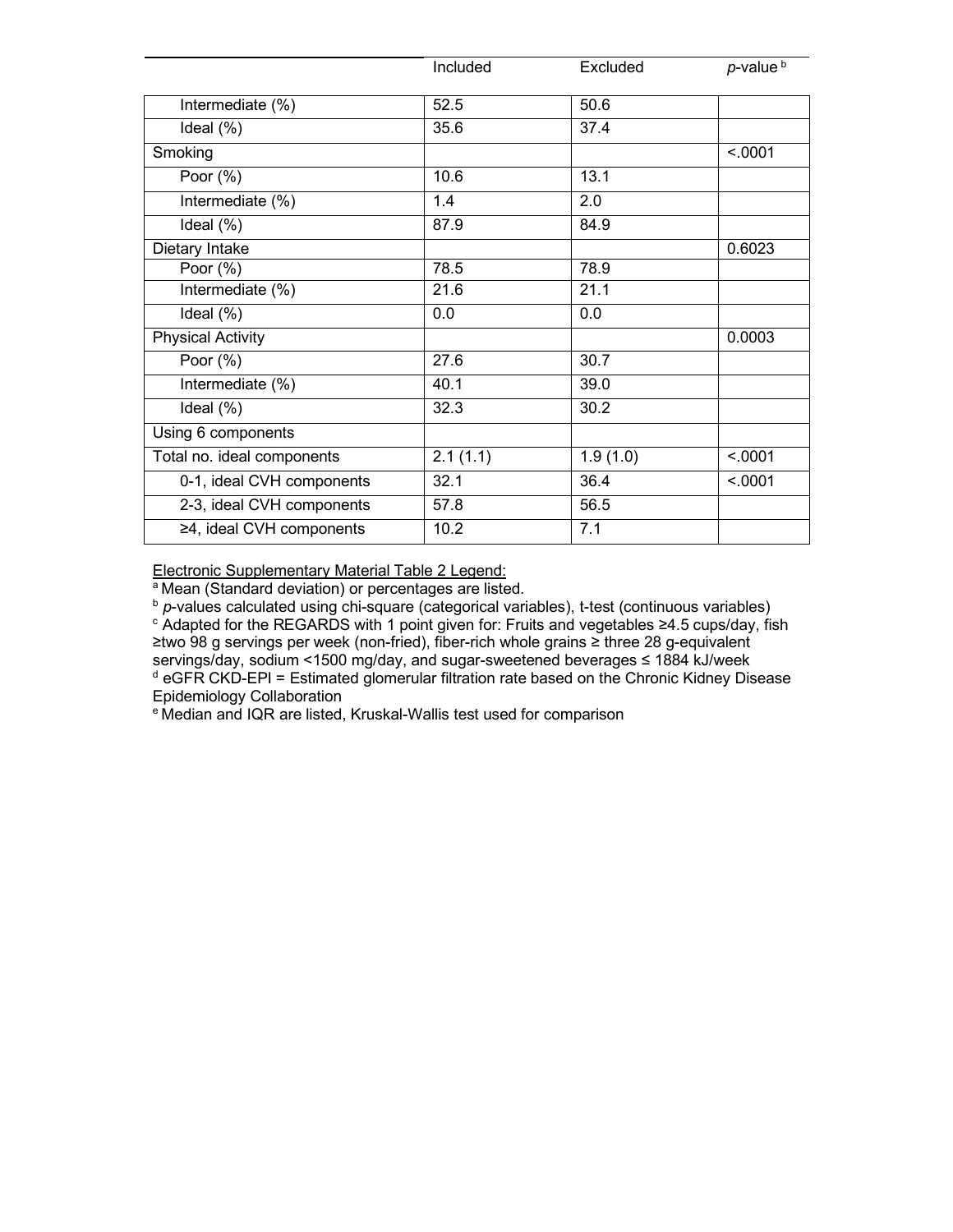# Electronic Supplementary Material Table 3.Characteristics of Participants, by Race, in REGARDSa

|                                                        | Overall           | White               | African American  | $p$ -value $b$ |
|--------------------------------------------------------|-------------------|---------------------|-------------------|----------------|
|                                                        | $n = 7,758$       | n=5637              | n=2025            |                |
| Age                                                    | 63.0(8.4)         | 63.5(8.4)           | 61.7(8.2)         | < .0001        |
| Female (%)                                             | 56.5              | 52.3                | 68.0              | < .0001        |
| Current smoking (%)                                    | 10.7              | 9.3                 | 14.6              | < .0001        |
| Ideal cardiovascular diet score (0-5) <sup>c</sup>     | 0.9(0.8)          | 0.9(0.8)            | 0.9(0.8)          | 0.0036         |
| Current alcohol use (%)                                | 62.1              | 66.3                | 50.6              | < .0001        |
| Education college graduate and<br>above $(\%)$         | 46.2              | 50.1                | 35.1              | < .0001        |
| Income                                                 |                   |                     |                   | < .0001        |
| $<$ \$20 $k$                                           | 9.9               | 7.3                 | 17.2              |                |
| \$20k-\$34k                                            | 21.1              | 19.5                | 25.6              |                |
| \$35k-\$74k                                            | 34.7              | 34.7                | 34.8              |                |
| \$75 and above                                         | 23.7              | 27.4                | 13.7              |                |
| Refused to answer                                      | 10.5              | 11.2                | 8.6               |                |
| History of CHD (%)                                     | 11.5              | 12.4                | 8.8               | < .0001        |
| Body mass index (kilogram/meter <sup>2</sup> )         | 28.4 (5.6)        | 27.7(5.0)           | 30.6(6.4)         | < .0001        |
| Waist circumference (centimeters)                      | 93.0 (14.5)       | 92.1(14.5)          | 95.5(14.1)        | < .0001        |
| Systolic blood pressure (mmHg)                         | 124.4(15.1)       | 123.1(14.8)         | 127.7(15.4)       | < .0001        |
| Diastolic blood pressure (mmHg)                        | 76.2 (9.1)        | 75.3(8.9)           | 78.5 (9.2)        | < .0001        |
| eGFR CKD-EPI (ml/min/1.73m <sup>2</sup> ) <sup>d</sup> | 87.5 (15.9)       | 85.5 (14.2)         | 92.9 (18.9)       | < .0001        |
| Urine albumin: creatinine ratio<br>$(mg/mmol)^e$       | $0.69(0.46-1.19)$ | $0.69(0.47 - 1.17)$ | $0.69(0.45-1.28)$ | 0.0089         |
| Total cholesterol (mmol/l)                             | 5.1(1.0)          | 5.0(1.0)            | 5.1(1.0)          | 0.0007         |
| Fasting glucose (mmol/l)                               | 5.1(0.6)          | 5.1(0.6)            | 5.2(0.6)          | < 0001         |
| Statin medication usage                                | 28.3              | 29.6                | 24.8              | < .0001        |
| High-sensitivity C-reactive proteine                   | $1.8(0.8-4.0)$    | $1.6(0.8-3.4)$      | $2.7(1.1-5.9)$    | < .0001        |
| Incident Diabetes per 1000 person-<br>years            | 11.5              | 9.4                 | 17.3              | < .0001        |
| Glucose                                                |                   |                     |                   | < .0001        |
| Poor $(0-1)$ $(\%)$                                    | Not applicable    | Not applicable      | Not applicable    |                |
| Intermediate $(2-3)$ $(\%)$                            | 22.6              | 20.9                | $\overline{27.3}$ |                |
| Ideal $(4-6)$ $(\%)$                                   | 77.4              | 79.1                | 72.7              |                |
| <b>Blood Pressure</b>                                  |                   |                     |                   | < .0001        |
| Poor $(\sqrt[6]{6})$                                   | $\overline{16.5}$ | 14.4                | 22.4              |                |
| Intermediate (%)                                       | 59.0              | 57.1                | 64.4              |                |
| Ideal $(\%)$                                           | 24.5              | 28.6                | 13.1              |                |
| Body Mass Index                                        |                   |                     |                   | < .0001        |
| Poor $(\%)$                                            | 32.2              | 26.9                | 46.9              |                |
| Intermediate (%)                                       | 40.1              | 41.4                | 36.4              |                |
| Ideal $(\%)$                                           | 27.8              | $\overline{31.8}$   | 16.7              |                |
| <b>Total Cholesterol</b>                               |                   |                     |                   | < .0001        |
| Poor $(\%)$                                            | 11.9              | 11.3                | 13.5              |                |
| Intermediate (%)                                       | 52.5              | 54.0                | 48.4              |                |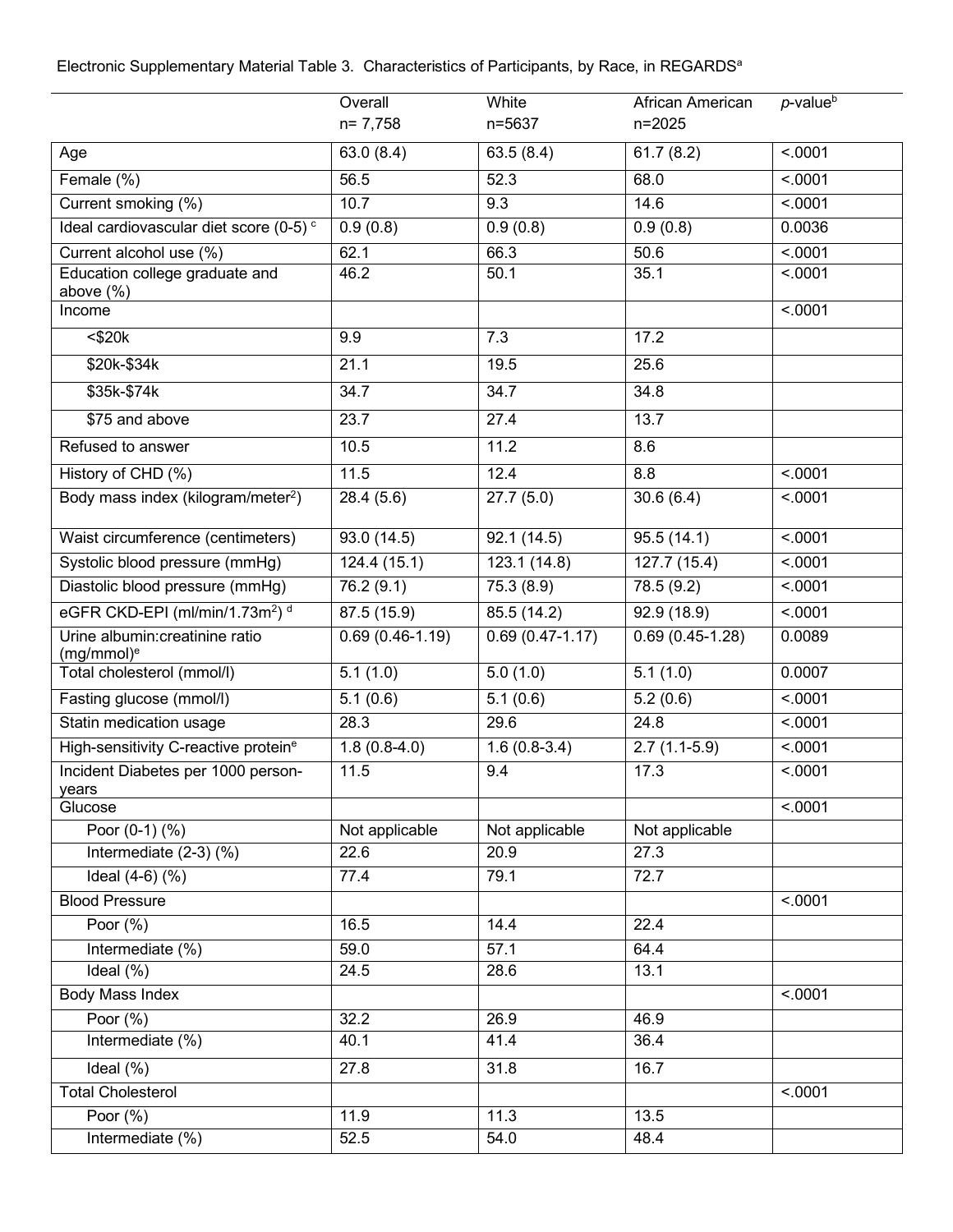|                            | Overall  | White    | African American | $p$ -value $b$ |
|----------------------------|----------|----------|------------------|----------------|
| Ideal (%)                  | 35.6     | 34.7     | 38.1             |                |
| Smoking                    |          |          |                  | < .0001        |
| Poor $(\%)$                | 10.6     | 9.2      | 14.5             |                |
| Intermediate (%)           | 1.4      | 1.3      | 1.9              |                |
| Ideal (%)                  | 87.9     | 89.5     | 83.6             |                |
| Dietary Intake             |          |          |                  | < .0001        |
| Poor $(\%)$                | 78.5     | 77.2     | 81.7             |                |
| Intermediate (%)           | 21.6     | 22.7     | 18.4             |                |
| Ideal (%)                  | 0.0      | 0.0      | 0.0              |                |
| <b>Physical Activity</b>   |          |          |                  | < .0001        |
| Poor $(\%)$                | 27.6     | 26.0     | 32.1             |                |
| Intermediate (%)           | 40.1     | 39.9     | 40.5             |                |
| Ideal (%)                  | 32.3     | 34.1     | 27.4             |                |
| Using 6 components         |          |          |                  |                |
| Number of Ideal Components | 2.1(1.1) | 2.2(1.1) | 1.8(0.9)         | < .0001        |
| 0-1, ideal CVH components  | 32.1     | 28.8     | 41.1             | < .0001        |
| 2-3, ideal CVH components  | 57.8     | 58.9     | 54.6             |                |
| ≥4, ideal CVH components   | 10.2     | 12.3     | 4.3              |                |

Electronic Supplementary Material Table 3 Legend:

a Mean (Standard deviation) or percentages are listed.

**b** p-values calculated using chi-square (categorical variables), ANOVA (continuous variables) and log-rank test (incident diabetes)

<sup>c</sup> Adapted for the REGARDS with 1 point given for: Fruits and vegetables ≥4.5 cups/day, fish ≥two 98 g servings per week (non-fried), fiber-rich whole grains ≥ three 28 g-equivalent servings/day, sodium <1500 mg/day, and sugarsweetened beverages ≤ 1884 kJ (36 ounces)/week

<sup>d</sup> eGFR CKD-EPI = Estimated glomerular filtration rate based on the Chronic Kidney Disease Epidemiology Collaboration e Median and IQR are listed, Kruskal-Wallis test used for comparison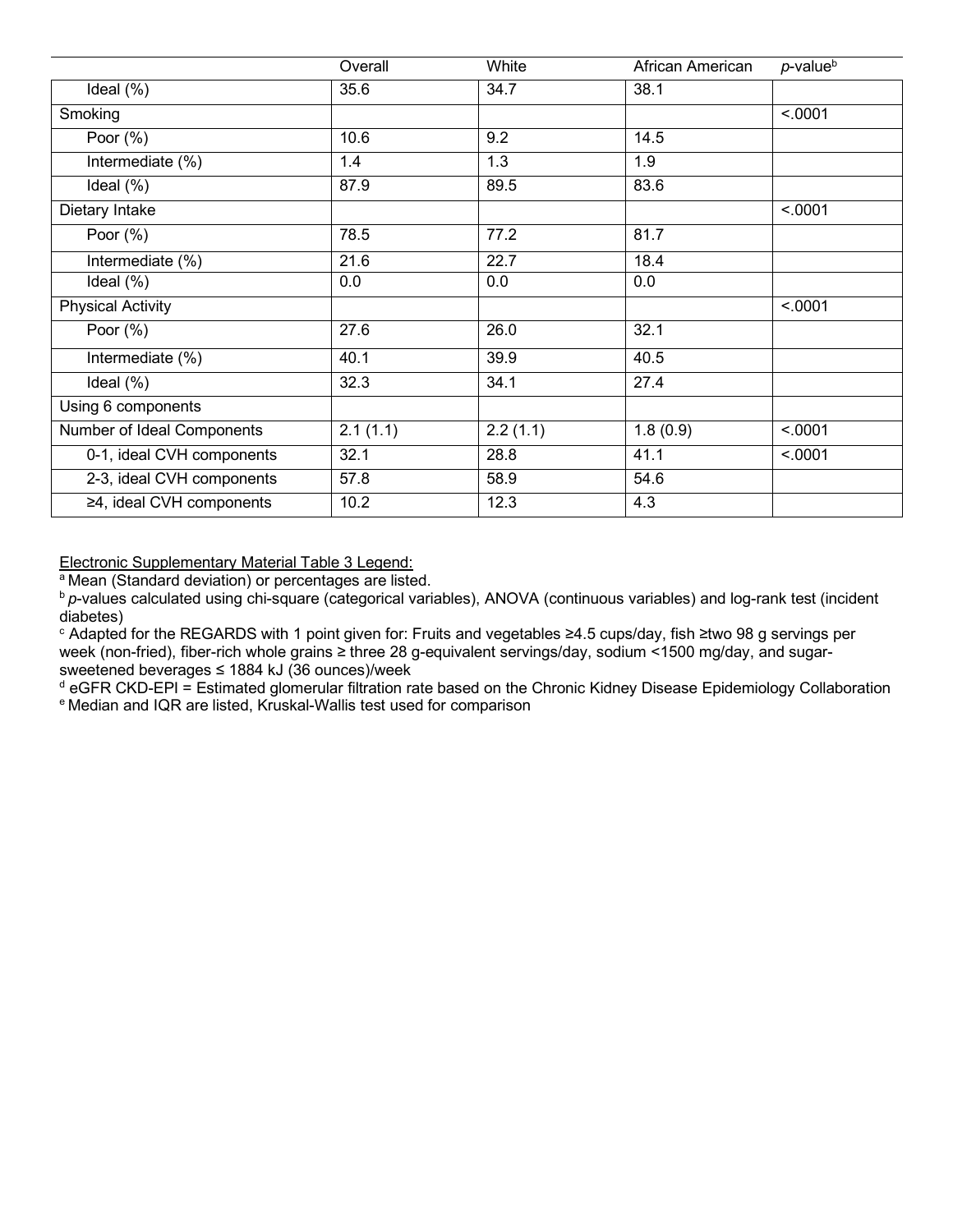Electronic Supplementary Material Table 4. Diabetes Risk Ratios for Baseline Levels of Ideal Cardiovascular Health adjusting for Covariates including Baseline Glucose

| Diabetes Incident Rate Ratios for 0-1, 2-3 and ≥4 Ideal Cardiovascular Health Components |          |                      |                  |                      |                                          |                                            |  |
|------------------------------------------------------------------------------------------|----------|----------------------|------------------|----------------------|------------------------------------------|--------------------------------------------|--|
|                                                                                          | n/cases  | Overall <sup>a</sup> | White a,c        | African American a,d | Normal fasting<br>glucose <sup>a,e</sup> | Impaired fasting<br>glucose <sup>a,f</sup> |  |
| 0-1 ideal CVH Components                                                                 | 2488/399 | l (Referent).        | l (Referent).    | 1 (Referent).        | 1 (Referent)                             | 1 (Referent)                               |  |
| 2-3 ideal CVH Components                                                                 | 4480/463 | 0.83(0.73, 0.93)     | 0.72(0.62, 0.84) | 1.01(0.84, 1.20)     | 0.68(0.55, 0.83)                         | 0.96(0.84, 1.11)                           |  |
| ≥4 ideal CVH Components                                                                  | 790/29   | 0.46(0.32, 0.65)     | 0.41(0.28, 0.61) | 0.59(0.28, 1.24)     | 0.22(0.12,0.41)                          | 0.90(0.62, 1.32)                           |  |
| $p$ for interaction <sup>b</sup>                                                         |          |                      | 0.0086           |                      | < 0.001                                  |                                            |  |

## Electronic Supplementary Material Table 4 Legend

<sup>a</sup> Adjusted for age, education, sex, race, education, income, alcohol use, glucose, estimated glomerular filtration rate, urine albumin:creatinine ratio, high-sensitivity C-reactive protein, race stratified analysis were not adjusted for race.

<sup>b</sup> p for interaction calculated using multiplicative interaction terms and application of the likelihood ratio test

<sup>c</sup> Whites (n total/cases): Diabetes Risk Ratios for 0-1, 2-3 and ≥4 ideal CVH components: 0-1, 1643/23; 2-3, 3358/281; ≥4, 702/23.

<sup>d</sup> African Americans (n total/cases): Diabetes Risk Ratios for 0-1, 2-3 and ≥4 ideal CVH components: 0-1, 845/168; 2-3, 1122/182; ≥4, 88/6.

<sup>e</sup> Normal fasting glucose participants (n total/cases): Diabetes Risk Ratios for 0-1, 2-3 and ≥4 ideal CVH components: 0-1, 1760/160; 2-3, 3531/187; ≥4, 713/10.

<sup>f</sup> Impaired fasting glucose group (n total/cases): Diabetes Risk Ratios for 0-1, 2-3 and ≥4 ideal CVH components: 0-1, 728/239; 2-3, 949/276; ≥4, 77/19.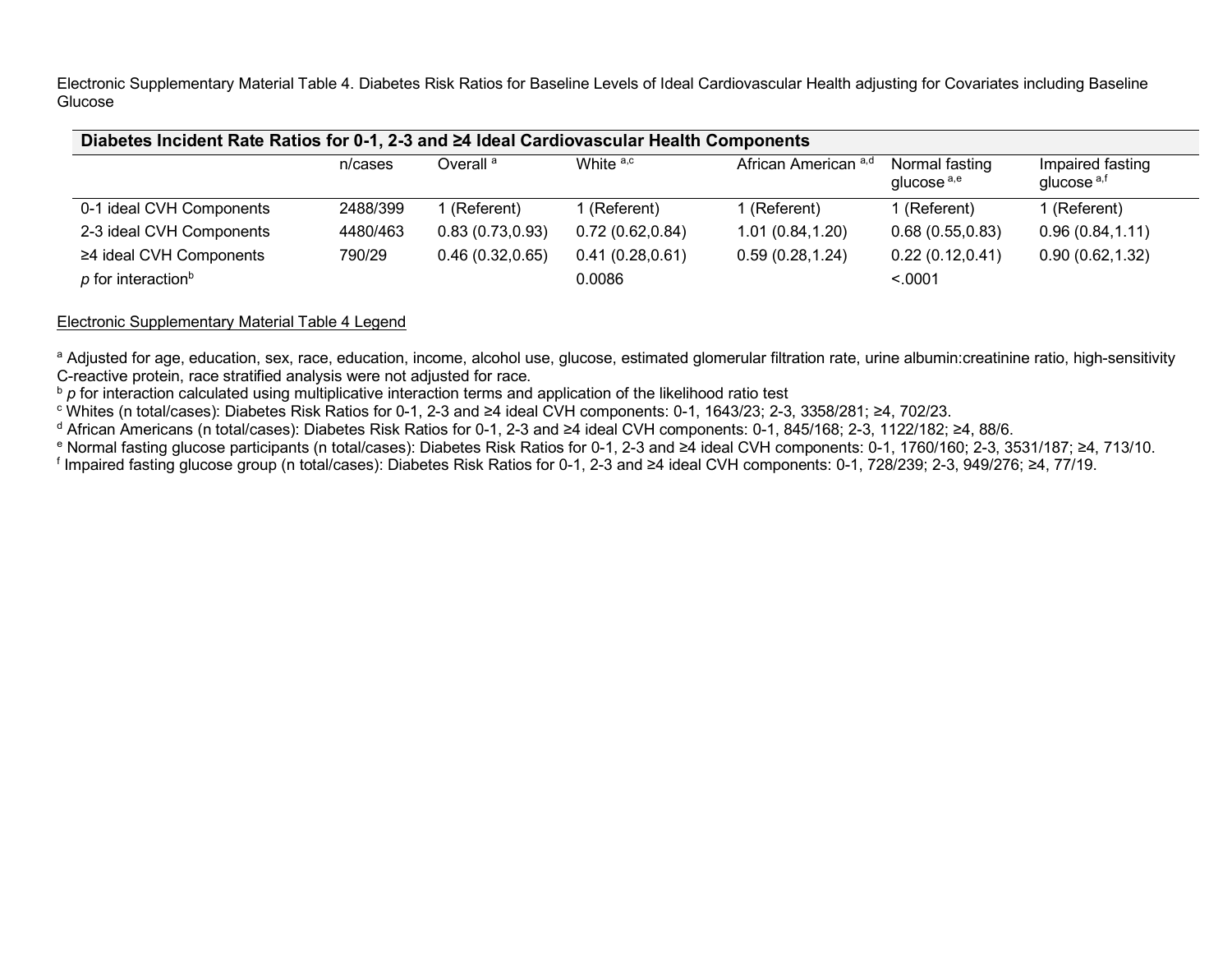Electronic Supplementary Material Table 5. Diabetes Risk Ratios for Baseline Levels of Ideal Cardiovascular Health by World Health Organization Criteria Diabetes Risk Ratios by Number of Ideal Cardiovascular Health Components

| <b>Fasting Glucose</b><br>$<$ 5.6 mmol/ $Ia,d$ | <b>Fasting Glucose</b><br>$5.6 - 6.1$<br>mmol/la,e | <b>Fasting Glucose</b><br>$6.1 - 6.9$ mmol/la,f | <b>Fasting Glucose</b><br>$< 6.1$ mmol/ $Ia,g$                                  | <b>Fasting Glucose</b><br>6.1 – 6.9 mmol/ $I^{a,f}$ |
|------------------------------------------------|----------------------------------------------------|-------------------------------------------------|---------------------------------------------------------------------------------|-----------------------------------------------------|
| (Referent)                                     | 1 (Referent)                                       | 1 (Referent)                                    | 1 (Referent)                                                                    | 1 (Referent)                                        |
| 0.55(0.38, 0.80)                               | 1.07(0.67, 1.71)                                   | 0.95(0.69, 1.31)                                | 0.69(0.51, 0.94)                                                                | 0.95(0.69, 1.31)                                    |
| 0.45(0.31, 0.65)                               | 1.04(0.65, 1.67)                                   | 0.90(0.65, 1.24)                                | 0.57(0.42, 0.78)                                                                | 0.90(0.65, 1.24)                                    |
| 0.29(0.19, 0.44)                               | 1.07(0.64, 1.78)                                   | 0.78(0.52, 1.15)                                | 0.41(0.29, 0.58)                                                                | 0.78(0.52, 1.15)                                    |
| 0.11(0.05, 0.23)                               | 0.88(0.41, 1.92)                                   | 0.96(0.55, 1.68)                                | 0.19(0.11, 0.32)                                                                | 0.96(0.55, 1.68)                                    |
| 0.15(0.04, 0.61)                               | 1.09(0.19, 6.36)                                   | 0.76(0.28, 2.05)                                | 0.20(0.06, 0.62)                                                                | 0.76(0.28, 2.05)                                    |
| < .0001                                        | 0.8446                                             | 0.1986                                          | < .0001                                                                         | 0.1986                                              |
|                                                | 0.0003                                             |                                                 | 0.0036                                                                          |                                                     |
|                                                |                                                    |                                                 | Diabotos Pisk Paties for 0.1, 2.3 and 54 ideal Cardiovascular Hoalth Components |                                                     |

Diabetes Risk Ratios for 0-1, 2-3 and ≥4 ideal Cardiovascular Health Components

| 0-1, ideal CVH components      | l (Referent)     | (Referent)       | Keferent)        |  | (Referent)       | 1 (Referent)     |
|--------------------------------|------------------|------------------|------------------|--|------------------|------------------|
|                                |                  |                  |                  |  |                  |                  |
| 2-3, ideal CVH components      | 0.65(0.53,0.80)  | 0.99(0.80, 1.23) | 0.90(0.76, 1.08) |  | 0.71(0.61, 0.83) | 0.90(0.76, 1.08) |
| $\geq$ 4, ideal CVH components | 0.20(0.10, 0.37) | 0.85(0.45, 1.59) | 0.95(0.61, 1.49) |  | 0.26(0.16, 0.41) | 0.95(0.61, 1.49) |
| p for trend b                  | < 0.001          | 0.7301           | 0.3318           |  | < 0.001          | 0.3318           |
| $p$ for interaction $\circ$    |                  | < 0.001          |                  |  | 0.0010           |                  |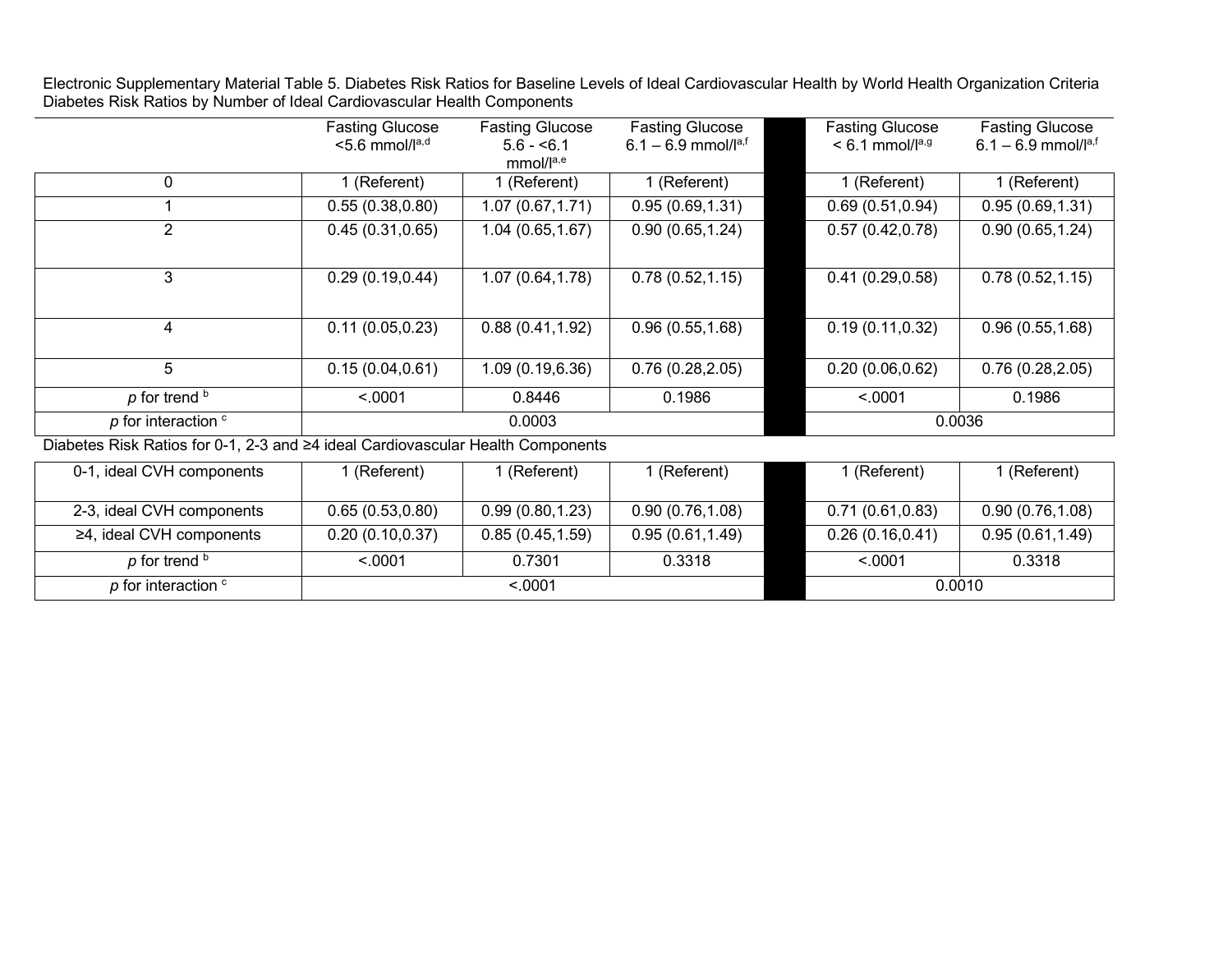#### Electronic Supplementary Material Table 5 Legend

<sup>a</sup> Adjusted for age, education, sex, race, income, alcohol use, estimated glomerular filtration rate, urine albumin:creatinine ratio, high-sensitivity C-reactive protein; race stratified analysis were not adjusted for race.

 $\overline{p}$  *p* for trend calculated using the Log-rank test.

<sup>c</sup> p for interaction calculated using multiplicative interaction terms and application of the likelihood ratio test

<sup>d</sup> Fasting glucose <5.6 mmol/l participants (n total/cases): Diabetes Risk Ratios by no. of ideal CVH components: 0, 166/29; 1, 1594/131; 2, 2156/134; 3, 1375/53; 4, 587/8; 5, 126/2; 0-1, 1760/160; 2-3, 3531/187; ≥4, 713/10.

<sup>e</sup> Fasting glucose 5.6 - <6.1 mmol/l participants (n total/cases): Diabetes Risk Ratios by no. of ideal CVH components: 0, 60/15; 1, 433/100; 2, 451/98; 3, 218/44; 4, 50/8; 5, 7/1; 0-1, 493/115; 2-3, 669/142; ≥4, 57/9.

<sup>f</sup> Fasting glucose 6.1 – 6.9 mmol/l participants (n total/cases): Diabetes Risk Ratios by no. of ideal CVH components: 0, 36/20; 1, 199/104; 2, 209/104; 3, 71/30; 4, 15/8; 5, 5/2.; 0-1, 235/124; 2-3, 280/134; ≥4, 20/10.

<sup>g</sup> Fasting glucose < 6.1 mmol/l participants (n total/cases): Diabetes Risk Ratios by no. of ideal CVH components: 0, 226/44; 1, 2027/231; 2, 2607/232; 3, 1593/97; 4, 637/16; 5, 133/3; 0-1, 2253/275; 2-3, 4200/329; ≥4, 770/19.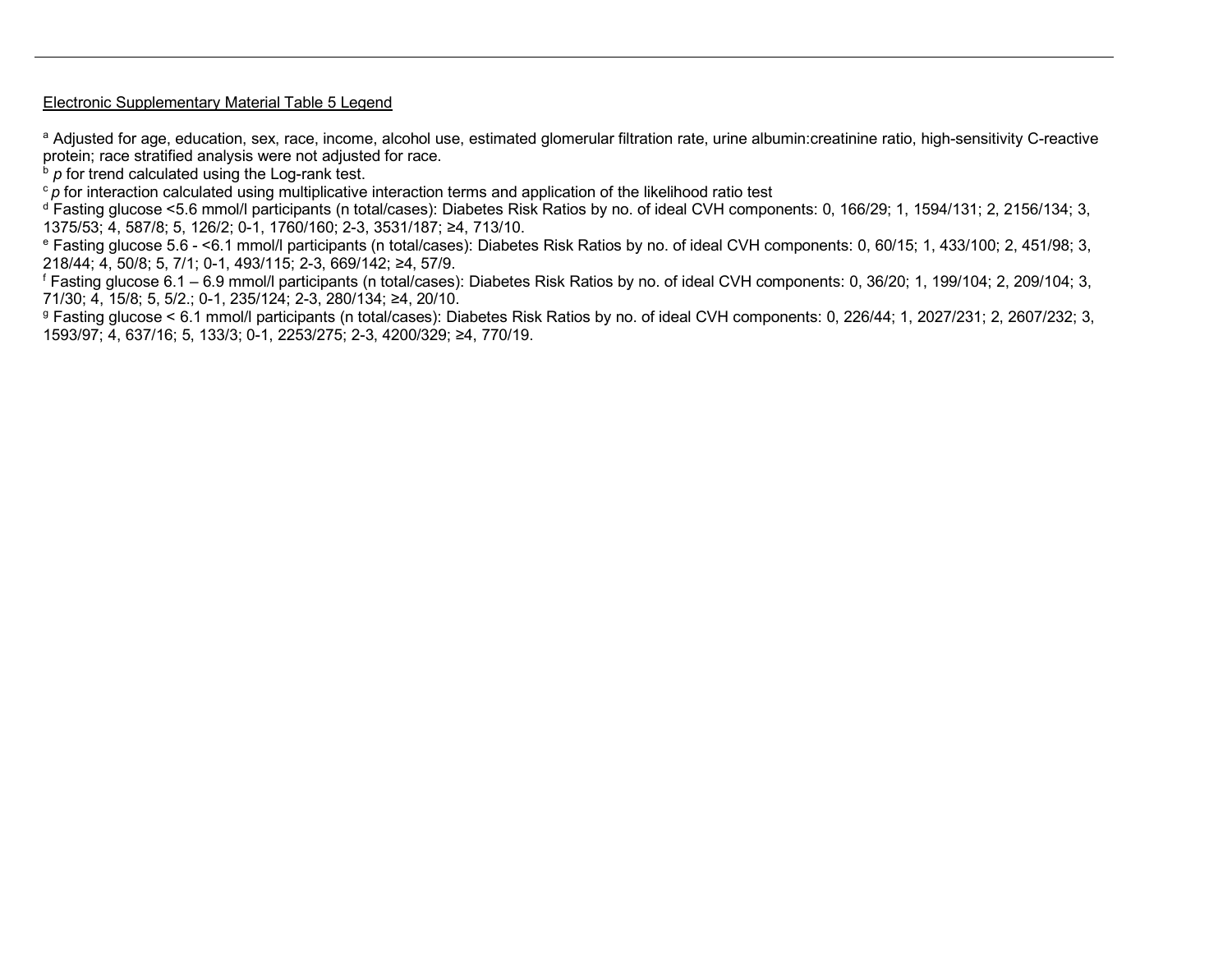Electronic Supplementary Material Table 6. Incident Dysglycaemia (Impaired Fasting Glucose or Diabetes) Risk Ratios for Baseline Levels of Ideal Cardiovascular Health in those with Normal Fasting Glucose at Baseline

|                                  | n/cases  | Unadjusted       | Multivariable<br>Adjusted <sup>a</sup> | White <sup>a,d</sup> | African Americana,e |
|----------------------------------|----------|------------------|----------------------------------------|----------------------|---------------------|
| 0                                | 184/98   | 1 (Referent)     | 1 (Referent)                           | 1 (Referent)         | 1 (Referent)        |
|                                  | 1627/595 | 0.69(0.59, 0.80) | 0.75(0.64, 0.88)                       | 0.67(0.55, 0.82)     | 0.82(0.65, 1.05)    |
| 2                                | 2138/664 | 0.58(0.50, 0.68) | 0.65(0.56, 0.76)                       | 0.56(0.46, 0.69)     | 0.76(0.60, 0.98)    |
| 3                                | 1286/276 | 0.40(0.34, 0.48) | 0.46(0.38, 0.55)                       | 0.38(0.30, 0.48)     | 0.61(0.45, 0.81)    |
| 4                                | 531/78   | 0.28(0.22, 0.35) | 0.33(0.26, 0.42)                       | 0.30(0.22, 0.39)     | 0.37(0.21, 0.64)    |
| 5                                | 112/16   | 0.27(0.17, 0.43) | 0.35(0.22, 0.55)                       | 0.31(0.19, 0.52)     | 0.35(0.07, 1.79)    |
| $p$ for trend $b$                |          | < 0.001          | < .0001                                | < 0001               | < .0001             |
| $p$ for interaction <sup>c</sup> |          |                  |                                        |                      | 0.1595              |

| 0-1 ideal CVH                    | 1811/693 | ∣ (Referent)     | 1 (Referent)     | 1 (Referent)     | 1 (Referent)     |
|----------------------------------|----------|------------------|------------------|------------------|------------------|
| components                       |          |                  |                  |                  |                  |
| 2-3 ideal CVH                    | 3424/940 | 0.72(0.66, 0.78) | 0.74(0.69, 0.81) | 0.70(0.63, 0.77) | 0.84(0.74, 0.96) |
| components                       |          |                  |                  |                  |                  |
| ≥4 ideal CVH                     | 643/94   | 0.38(0.31, 0.46) | 0.43(0.35, 0.52) | 0.43(0.34, 0.53) | 0.43(0.27, 0.70) |
| components                       |          |                  |                  |                  |                  |
| $p$ for trend $\frac{b}{p}$      |          | < 0.001          | < 0.001          | < 0.001          | < 0.001          |
| $p$ for interaction <sup>c</sup> |          |                  |                  | 0.0968           |                  |

Electronic Supplementary Material Table 6 Legend:

<sup>a</sup> Adjusted for age, education, sex, race, education, income, alcohol use, estimated glomerular filtration rate, urine albumin:creatinine ratio, high-sensitivity C-reactive protein; race stratified analysis were not adjusted for race.

 $\overline{b}$  *p* for trend calculated using the Log-rank test.

<sup>c</sup> p for interaction calculated using multiplicative interaction terms and application of the likelihood ratio test

<sup>d</sup> Whites (n total/cases): Diabetes Risk Ratios by no. of ideal CVH components: 0, 109/58; 1, 1097/383; 2, 1553/452; 3, 1020/198; 4, 467/66; 5, 106/15; 0-1, 1206/441; 2-3, 2573/650; ≥4, 573/81.

<sup>e</sup> African Americans (n total/cases); Diabetes Risk Ratios by no. of ideal CVH components: 0, 75/40; 1, 530/212; 2, 585/212; 3, 266/78; 4, 64/12; 5, 6/1; 0-1, 605/252; 2-3, 851/290; ≥4, 70/13.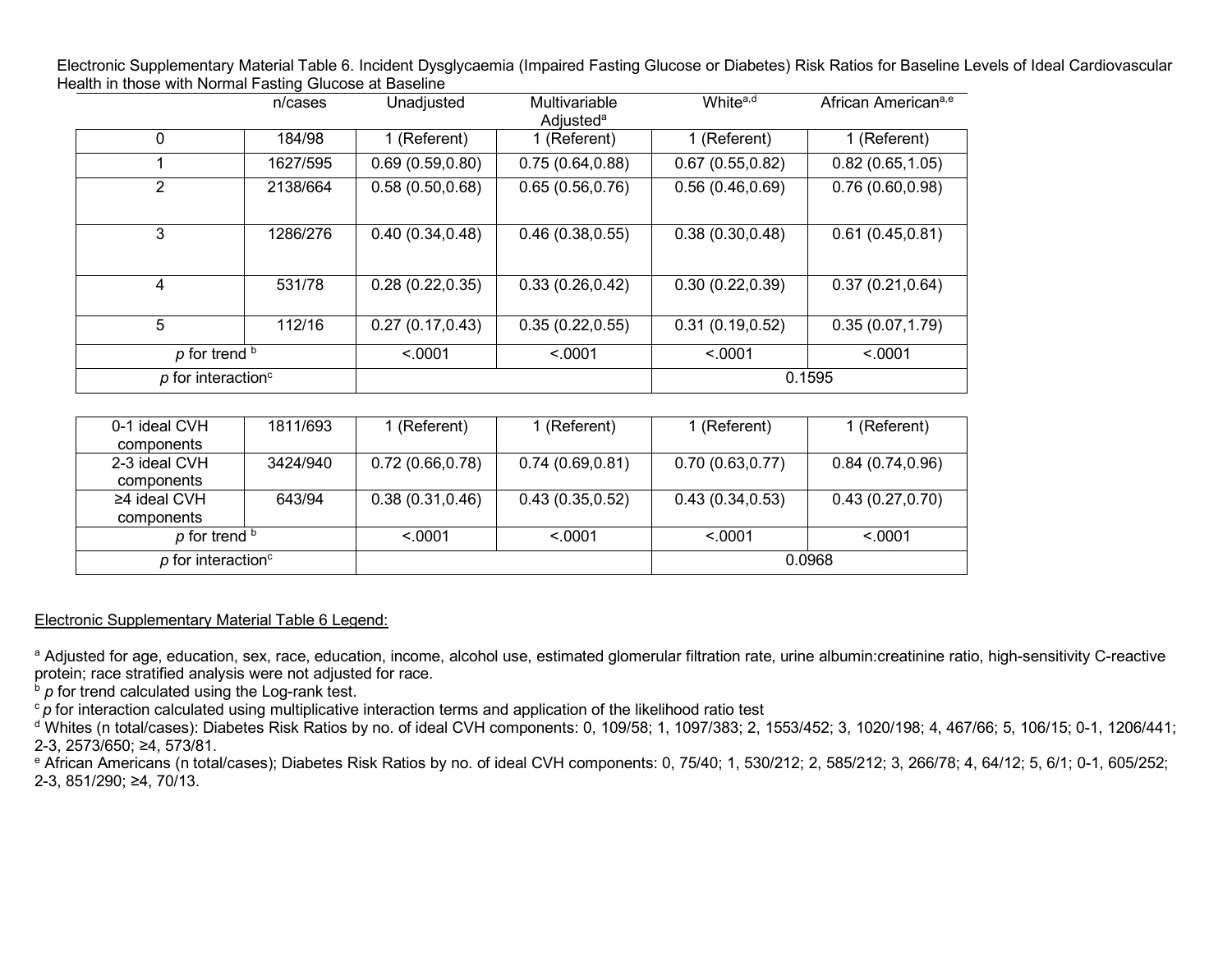Electronic Supplementary Material Table 7. Incident Impaired Fasting Glucose Risk Ratios for Baseline Levels of Ideal Cardiovascular Health in those with Normal Fasting Glucose at Baseline

|                             | n/cases  | Unadjusted       | Multivariable<br>Adjusted <sup>a</sup> | White <sup>a,d</sup> | African American <sup>a,e</sup> |
|-----------------------------|----------|------------------|----------------------------------------|----------------------|---------------------------------|
| 0                           | 148/49   | 1 (Referent)     | 1 (Referent)                           | 1 (Referent)         | 1 (Referent)                    |
|                             | 1413/338 | 0.72(0.56, 0.93) | 0.77(0.60, 0.99)                       |                      |                                 |
| 2                           | 1920/398 | 0.63(0.49, 0.80) | 0.67(0.52,0.86)                        |                      |                                 |
|                             | 1207/187 | 0.47(0.36, 0.61) | 0.50(0.38, 0.65)                       |                      |                                 |
|                             | 515/60   | 0.35(0.25, 0.49) | 0.38(0.27, 0.54)                       |                      |                                 |
| 5                           | 109/12   | 0.33(0.19, 0.59) | 0.37(0.21, 0.66)                       |                      |                                 |
| $p$ for trend $\frac{b}{p}$ |          | < 0.001          | < .0001                                |                      |                                 |

| 0-1 ideal CVH                  | 1561/387 | (Referent)       | 1 (Referent)     | 1 (Referent)     | 1 (Referent)     |
|--------------------------------|----------|------------------|------------------|------------------|------------------|
| components                     |          |                  |                  |                  |                  |
| 2-3 ideal CVH                  | 3127/585 | 0.75(0.67, 0.85) | 0.76(0.68, 0.85) | 0.73(0.64, 0.84) | 0.84(0.68, 1.04) |
| components                     |          |                  |                  |                  |                  |
| ≥4 ideal CVH                   | 624/72   | 0.47(0.37, 0.59) | 0.48(0.38, 0.61) | 0.48(0.38, 0.62) | 0.47(0.24, 0.93) |
| components                     |          |                  |                  |                  |                  |
| $p$ for trend $\frac{b}{p}$    |          | < 0.001          | < 0.001          | < 0.001          | 0.0118           |
| p for interaction <sup>c</sup> |          |                  |                  | 0.4935           |                  |

## Electronic Supplementary Material Table 7 Legend:

a Adjusted for age, education, sex, race, education, income, alcohol use, estimated glomerular filtration rate, urine albumin:creatinine ratio, high-sensitivity C-reactive protein, race stratified analysis were not adjusted for race.

 $\overline{p}$  *p* for trend calculated using the Log-rank test.

c<sup>*p*</sup> for interaction calculated using multiplicative interaction terms and application of the likelihood ratio test

<sup>d</sup> Whites (n total/cases): Diabetes Risk Ratios for 0-1, 2-3 and ≥4 ideal CVH components: 0-1, 1065/271; 2-3, 2391/441; ≥4, 557/64.

<sup>e</sup> African Americans (n total/cases) (2) Diabetes Risk Ratios for 0-1, 2-3 and ≥4 ideal CVH components: 0-1, 496/116; 2-3, 736/144; ≥4, 67/8.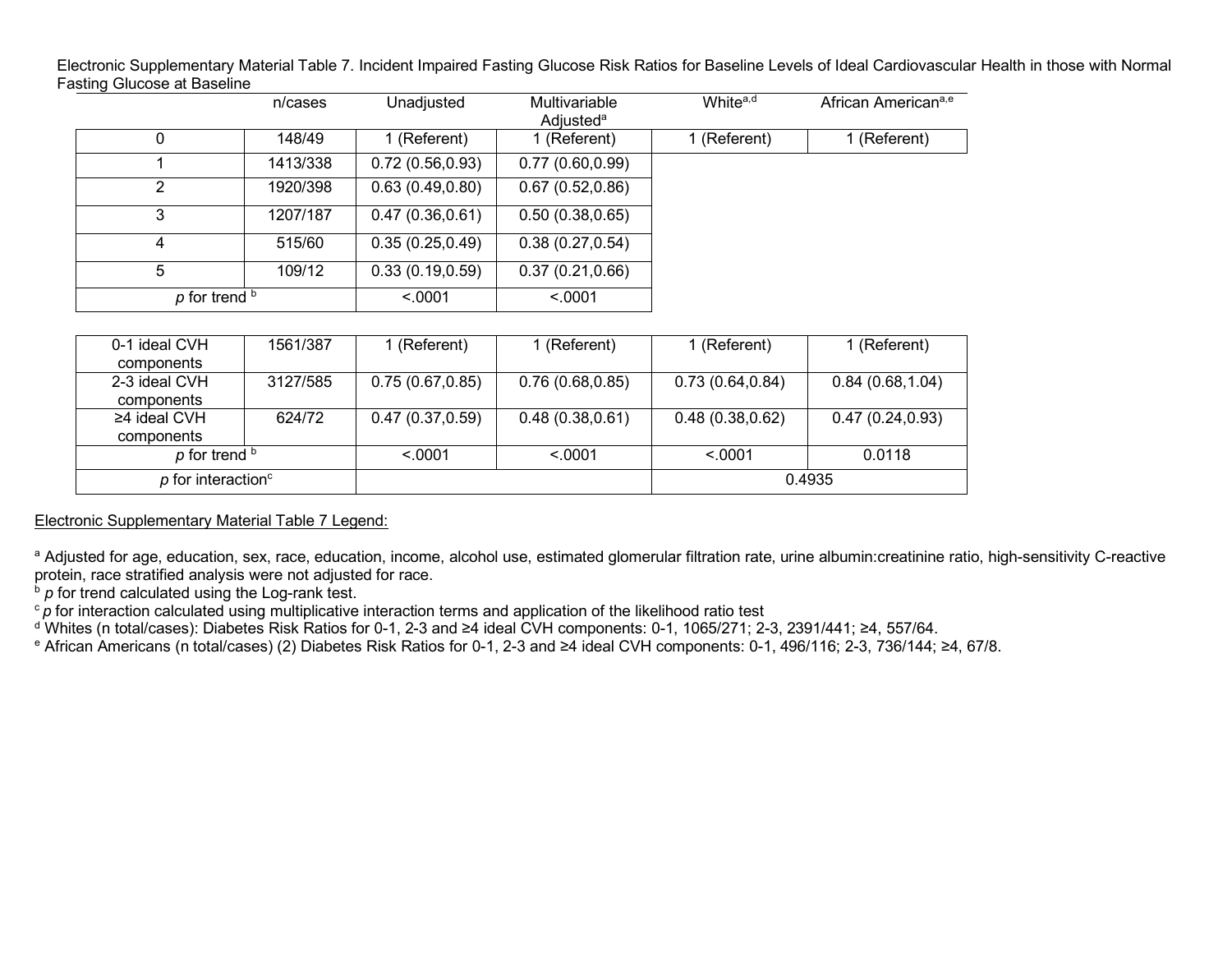Electronic Supplementary Material Table 8. Diabetes Risk Ratios for Baseline Levels of Ideal Cardiovascular Health excluding adjustment for Estimated Glomerular Filtration Rate, Albumin:Creatinine Ratio and high-sensitivity C-Reactive Protein

Diabetes Risk Ratios by Number of Ideal Cardiovascular Health Components

|                             | N / cases | Unadjusted       | Multivariable<br>Adjusted <sup>a</sup> | White <sup>a,d</sup> | African<br>American <sup>a,e</sup> | Normal Fasting<br>Glucose <sup>a,f</sup> | Impaired Fasting<br>Glucose <sup>a,g</sup> |
|-----------------------------|-----------|------------------|----------------------------------------|----------------------|------------------------------------|------------------------------------------|--------------------------------------------|
|                             | 262/64    | (Referent)       | 1 (Referent)                           | 1 (Referent)         | 1 (Referent)                       | 1 (Referent)                             | 1 (Referent)                               |
|                             | 2226/335  | 0.62(0.49, 0.78) | 0.69(0.54, 0.87)                       | 0.68(0.49, 0.95)     | 0.67(0.48, 0.93)                   | 0.55(0.38, 0.79)                         | 0.95(0.71, 1.26)                           |
| 2                           | 2816/336  | 0.49(0.39, 0.62) | 0.56(0.45, 0.72)                       | 0.51(0.36, 0.70)     | 0.64(0.45, 0.90)                   | 0.44(0.30, 0.64)                         | 0.92(0.69, 1.22)                           |
| 3                           | 1664/127  | 0.31(0.24, 0.41) | 0.37(0.28, 0.49)                       | 0.32(0.22, 0.46)     | 0.50(0.33, 0.75)                   | 0.28(0.18, 0.43)                         | 0.81(0.58, 1.12)                           |
| 4                           | 652/24    | 0.15(0.10, 0.24) | 0.20(0.13,0.31)                        | 0.18(0.11, 0.31)     | (0.09, 0.52)<br>0.21               | 0.11(0.05, 0.23)                         | 0.80(0.49, 1.31)                           |
| 5                           | 138/5     | 0.15(0.06, 0.36) | 0.22(0.09, 0.53)                       | 0.18(0.07, 0.49)     | 0.64(0.13, 3.15)                   | 0.14(0.03, 0.56)                         | 0.98(0.37, 2.58)                           |
| $p$ for trend $b$           |           | < 0001           | < 0.001                                | < .0001              | < 0.001                            | < 0.001                                  | 0.0819                                     |
| $p$ for interaction $\circ$ |           |                  |                                        | 0.2365               |                                    | < .0001                                  |                                            |

Diabetes Risk Ratios for 0-1, 2-3 and 4+ Ideal Cardiovascular Health Components

| 0-1 ideal CVH             | 2488/399 | (Referent)       | (Referent)       | l (Referent)     | (Referent)       | l (Referent)     | l (Referent)     |
|---------------------------|----------|------------------|------------------|------------------|------------------|------------------|------------------|
| Components                |          |                  |                  |                  |                  |                  |                  |
| 2-3 ideal CVH             | 4480/463 | 0.64(0.57,0.73)  | 0.69(0.61, 0.78) | 0.60(0.51, 0.71) | 0.84(0.70, 1.02) | 0.64(0.52,0.78)  | 0.93(0.80, 1.07) |
| Components                |          |                  |                  |                  |                  |                  |                  |
| ≥4 ideal CVH              | 790/29   | 0.23(0.16, 0.33) | 0.28(0.19, 0.40) | 0.26(0.17, 0.39) | 0.34(0.16, 0.72) | 0.19(0.10, 0.36) | 0.86(0.58, 1.29) |
| Components                |          |                  |                  |                  |                  |                  |                  |
| p for trend b             |          | < 0.001          | < 0.001          | < 0.001          | 0.0022           | < 0.001          | 0.1645           |
| p for interaction $\circ$ |          |                  |                  | 0.0455           |                  | < 0.0001         |                  |

Electronic Supplementary Material Table 8 Legend:

<sup>a</sup> Adjusted for age, education, sex, race, income, alcohol use; race stratified analysis were not adjusted for race.

**b** *p* for trend calculated using the Log-rank test.

<sup>c</sup>*p* for interaction calculated using multiplicative interaction terms and application of the likelihood ratio test

<sup>d</sup> Whites (n total/cases): Diabetes Risk Ratios by no. of ideal CVH components: 0, 159/33; 1, 1484/198; 2, 2028/200; 3, 1330/81; 4, 570/19; 5, 132/4; 0-1,1643/231; 2- 3, 3358/281; ≥4, 702/23.

<sup>e</sup> African Americans (n total/cases): Diabetes Risk Ratios by no. of ideal CVH components: 0, 103/31; 1, 742/137; 2, 788/136; 3, 334/46; 4, 82/5; 5, 6/1; 0-1, 845/168; 2-3, 1122/182; ≥4, 88/6.

<sup>f</sup> Normal fasting glucose participants (n total/cases): Diabetes Risk Ratios by no. of ideal CVH components: 0, 166/29; 1, 1594/131; 2, 2156/134; 3, 1375/53; 4, 587/8; 5, 126/2; 0-1, 1760/160; 2-3, 3531/187; ≥4, 713/10.

<sup>g</sup> Impaired fasting glucose group (n total/cases): Diabetes Risk Ratios by no. of ideal CVH components: 0, 96/35; 1, 632/204; 2, 660/202; 3, 289/74; 4, 65/16; 5, 12/3; 0-1, 728/239; 2-3, 949/276; ≥4, 77/19.